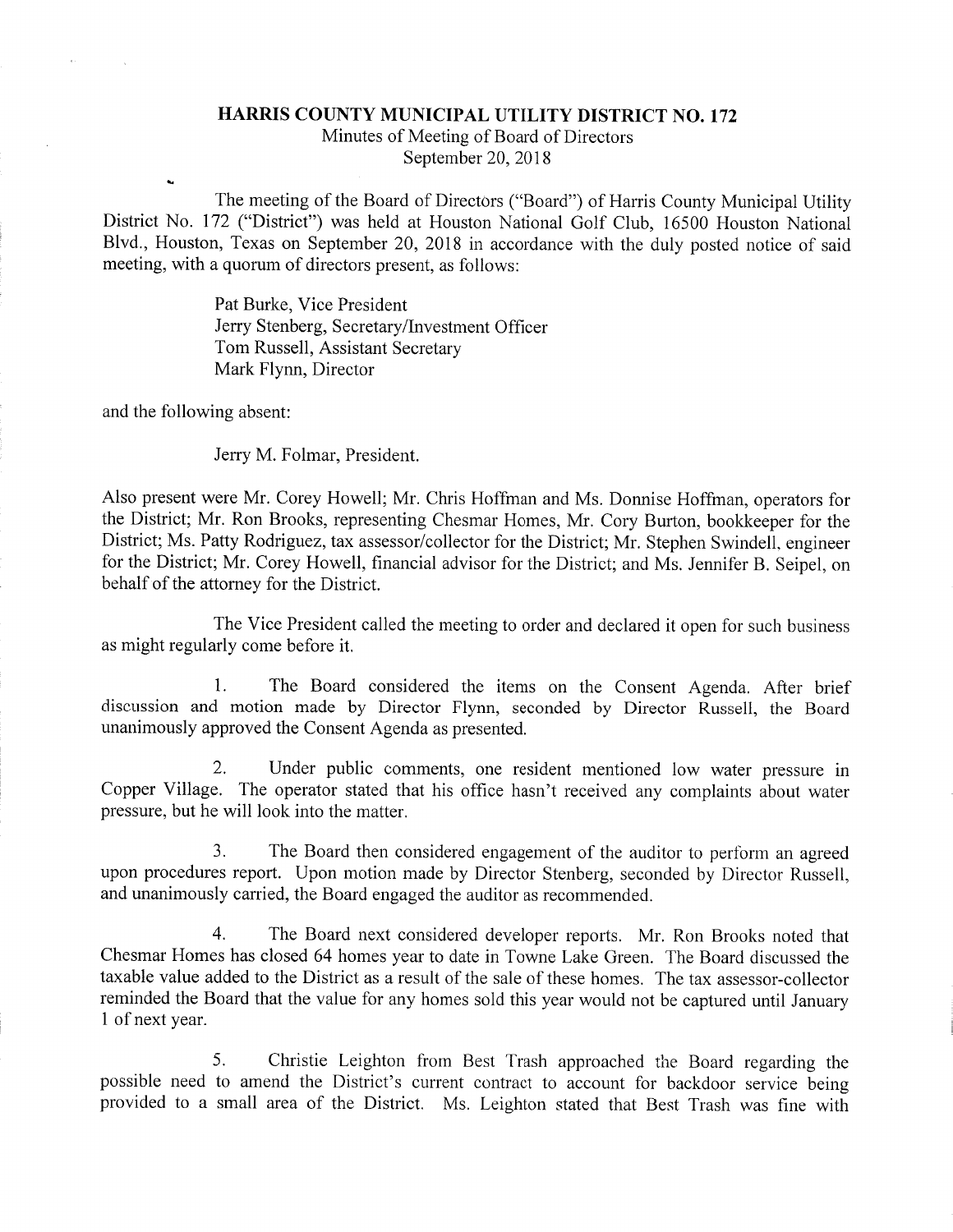providing this service and saw no need to amend the agreement. The attorney confirmed that if Best Trash is willing to continue to provide the same service without amending the contract, her office sees no need to do so. Accordingly, the Board took no action with respect to the Best Trash contract.

6. Stephen Swindell presented the Engineer's Report, copy attached. The engineer provided an update on the West Road sanitary sewer line rehabilitation project. The Board also discussed whether the District could use surplus funds from the Series 2014 Bond Issue for the water plant improvement project. Ms. Seipel stated that it can be done, but the Board would need to first get consent from the Texas Commission on Environmental Quality. She confirmed that her office is working on the matter, which will be placed on the October. Mr. Swindell also stated that he believes the tank improvement project will begin in January 2019. Subject to that discussion, upon motion duly made by Director Stenberg, seconded by Director Russell, the Board unanimously approved the engineer's report as presented.

7. Chris and Donnise Hoffman presented an operator's report, copy attached. The District accounted for 96.42% of water produced. The operators reported that they responded to multiple well failure alarms during the prior month, and they believe the issue has been addressed. The operators reported that the landscaping proposals for the water plant will be presented at the next meeting. The operators then confirmed that the Jack Brooks signage has been received and is ready for installation. The Board discussed presentation of the sign to Mr. Brooks' wife at a breakfast at the Heritage Lodge on October 6, 2018 at 8:30 a.m. The Board requested that the attorney's office set a special meeting on that date and time. After discussion and upon motion made by Director Burke, seconded by Director Flynn, and unanimously carried, the Board authorized the District's operator to proceed with termination of utility service pursuant to provisions of the Rate Order and approved the operator's report as presented.

8. Corey Howell presented a 2018 proposed tax rate analysis for the Board's consideration, copy attached. The Board engaged in a lengthy discussion regarding the best manner in which to distribute the components of the District's tax rate as well as balance the District's revenue needs. The Board requested Mr. Howell to run several additional tables regarding anticipated revenue and expenses and discussed holding a special meeting to discuss the matter further. The Board was reminded that final decision regarding the District's tax rate will come after the public hearing is held at the District's October Board of Directors meeting and that it is necessary to approve a tax rate for publication in advance of said public hearing at this time. The tax rate approved for publication is not definitive or binding on the Board. Nonetheless, the Board is forbidden by law to adopt a tax rate in excess of the one published in advance of the District's October Board of Directors meeting. After weighing the various considerations, upon motion made by Director Russell, seconded by Director Flynn and unanimously carried, the Board approved publication of the District's current tax rate of \$0.74 per \$100 of assessed valuation and called a public hearing at the District's October Board of Directors meeting. In addition, the Board instructed the attorney to set a special Board of Director's meeting to further discuss the tax rate for sometime in early October at the District's operators office.

9. The Board considered a Joint WWTP plant matters. The Board discussed the status of the maintenance work being performed at the Joint WWTP. The Board also discussed the date of the upcoming meeting of the Joint WWTP participants.

 $\overline{2}$